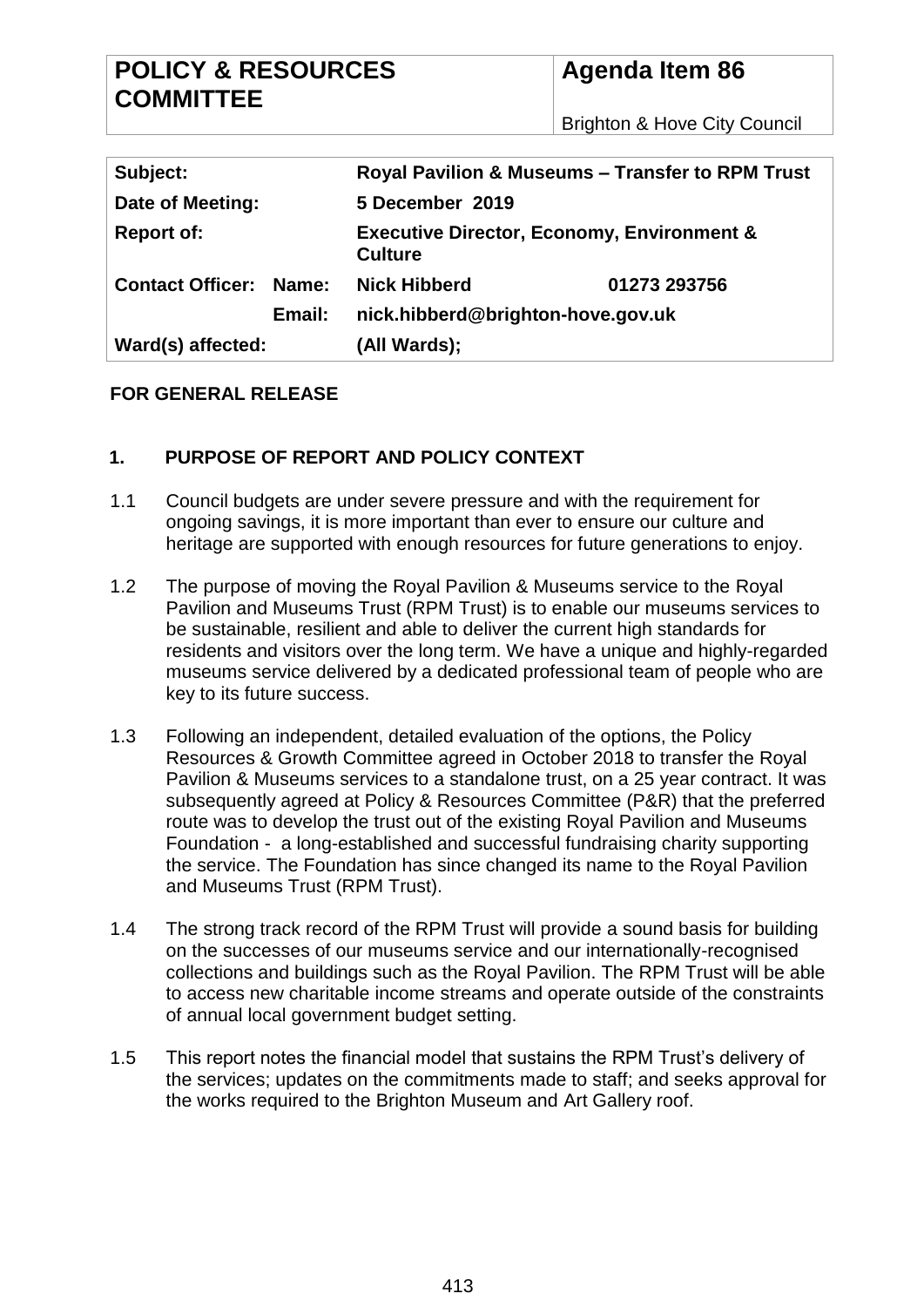## **2. RECOMMENDATIONS:**

That the Committee:

- 2.1 Approves the legal agreements (the Services Contract and the Transfer Agreement) which will be put in place between the Council and the RPM Trust, and delegates authority to the Executive Director Economy, Environment & Culture to make minor amendments to the legal agreements and to make material amendments in consultation with group leaders;
- 2.2 Delegates authority to the Executive Director Economy, Environment & Culture to appoint 3 members to the board of the RPM Trust as nominated by the leaders of the three political groups;
- 2.3 Agrees that the Royal Pavilion & Museums service will transfer to the Royal Pavilion & Museums Trust on 1 April 2020;
- 2.4 Agrees that leasing the buildings to the RPM Trust will help to secure the promotion and improvement of the economic and social well-being of the area and that the Council should enter into leases based on the appended heads of terms (Appendix 6) and delegates authority to the Executive Director Economy, Environment & Culture to agree the final terms of those leases;
- 2.5 Delegates authority to take any other steps necessary to implement the transfer of the service to RPM Trust in consultation with group leaders;
- 2.6 Agrees to the Trust joining the Local Government Pension Scheme (LGPS) as an admitted body on an 'open' scheme basis.
- 2.7 Approves the amended IPR Policy appended to the Collection Schedule (Appendix 4);
- 2.8 Approves the proposal for the Council to carry out works to the roof of the Brighton Museum and Art Gallery and authorises the Executive Director, Environment & Culture to commence any procurements necessary to complete these works and agrees to a capital budget of £1.260m being included in the council's Capital Investment Programme;
- 2.9 Approves the indicative fee of £1.181m reducing to £0.691m per year for the fee term 1 April 2020 to 31 March 2025 subject to approval at Annual Budget Council in February; and
- 2.10 Agrees to make a cash flow facility of up to £0.500m available to the RPM Trust within the first five years of operation and to delegate authority to the Executive Director, Environment & Culture and the Executive Director, Finance & Resources to agree the terms and repayment period if called upon.

# **3. CONTEXT/ BACKGROUND INFORMATION**

3.1 The P&R committee in October formally agreed the in-principle decision taken at the Tourism, Development & Culture Committee that the RPM service should transfer to the RPM Trust.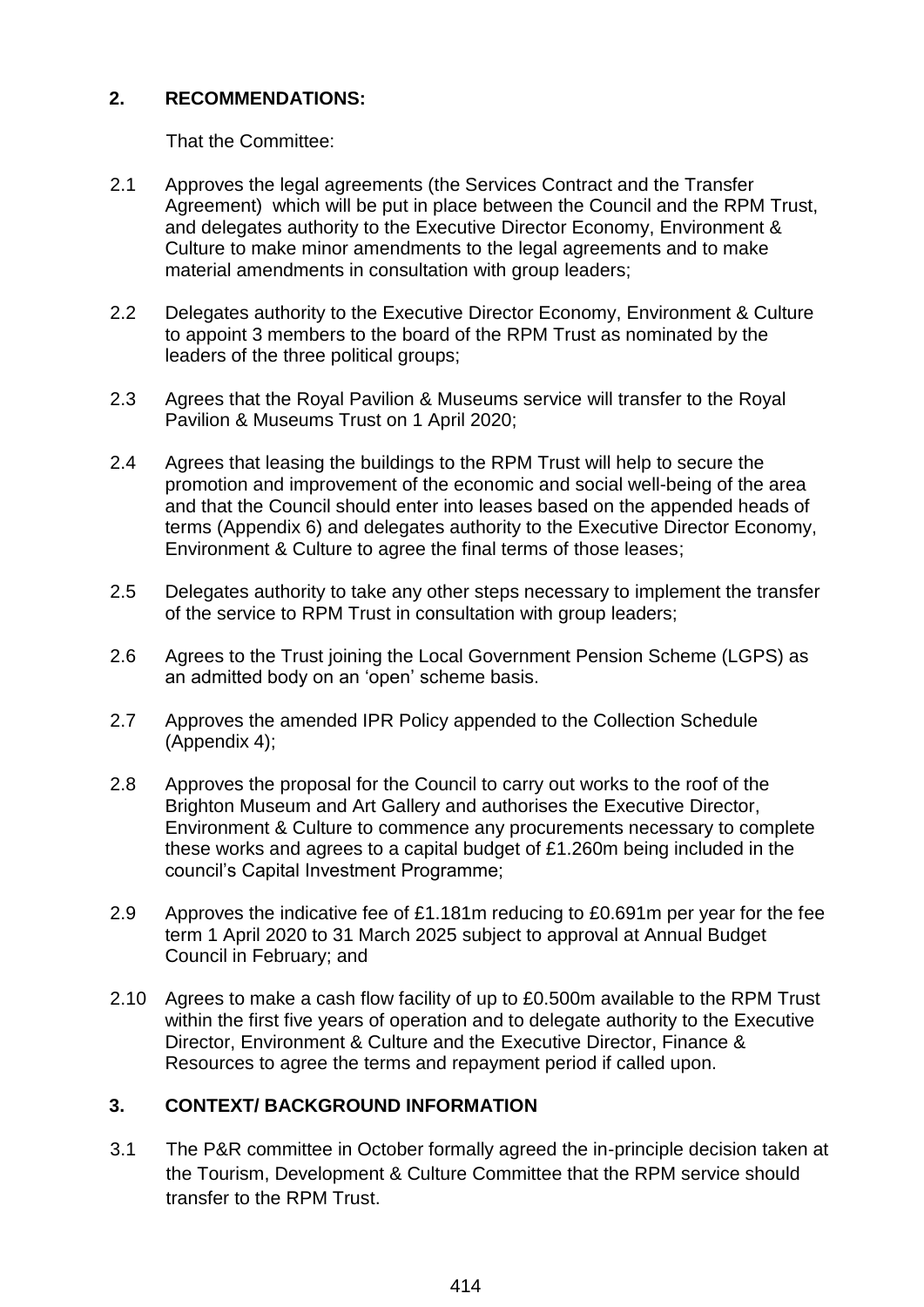### 3.2 **RPM Trust Governance**

#### **Articles**

- 3.2.1 The formal legal structure of the Trust is a company limited by guarantee. At the Council's request the Trust agreed to amend its Articles of Association so that the Council will be a member of the company. The Articles give the Council the ability to veto any changes to the Charity's Articles or its name. The changes to the Articles will also mean that the Council will be able to nominate three Members to its board.
- 3.2.2 When the Council needs to attend a general meeting of the company and vote on resolutions, Policy & Resources will need to make the decision in advance and delegate to an officer so that that officer can attend the meeting and vote in accordance with the decision of Policy & Resources.

#### **Trustees**

- 3.2.3 The Trust Board will consist of 16 trustees including three Members. Recruitment for new trustees and a Chair took place in November and the Board now has a diverse membership with the range of skills and knowledge required to manage the RPM Trust.
- 3.2.4 The Members who are nominated to the Board will formally take up their positions on the date the service transfers to the Trust, when the Articles will be changed, and in the meantime, strong informal links will be established with the Board and stakeholders.

### **Four Tests**

- 3.2.5 The October 2018 Policy, Resources & Growth committee report set out the following four tests that the service would need to resolve before officers could be satisfied that the project could proceed to implementation:
- 3.2.6 *'The income generation projections need to be fully modelled and a financial strategy developed to manage the uncertainty around future income to ensure the future model is capable of achieving a surplus position'.* The Finance Working group has carefully and rigorously modelled the first five years of Trust operation (a summary is set out as Appendix 1). Trustees have had the model independently validated. Transferring the service to a charitable company has quantifiable short-term costs but gives potentially substantial financial advantages in the medium and longer term.
- 3.2.7 *'That the independent charity would need to have the leadership capacity, skills and appropriate structure to manage a museum service'.*  The RPM Trust's review and implementation of new governance arrangements demonstrates how this test is to be satisfied. The management structure is being strengthened by the recruitment of an additional senior finance post. A sole-purpose charitable trust whose primary function is to deliver the RPM service gives the greatest focus on stewardship of the very significant heritage assets in Royal Pavilion & Museum's portfolio.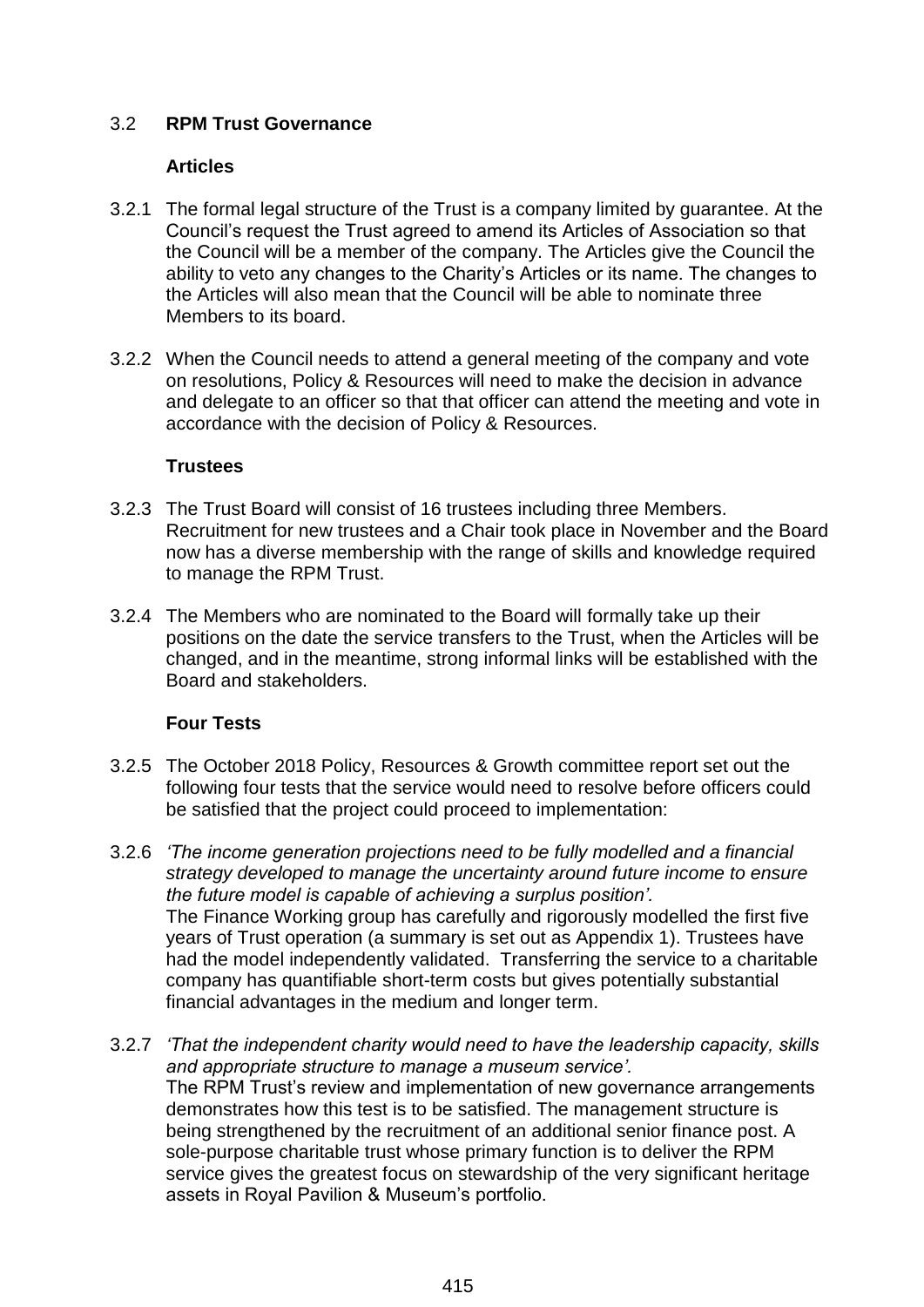3.2.8 *'That stakeholders and funders (especially Arts Council England) need to have confidence in the arrangements'.*  Art's Council England (ACE) meets monthly with officers and makes no objection to transferring the service to the RPM Trust under the current proposals. The Charity Commission will also need to approve the proposed

governance arrangements.

3.2.9 *'That any proposed trustees would need to be confident that the terms on which the service contract would be offered provide a viable model'.*  The RPM Trust's trustees are engaged with the work of the Joint Project Board which gives them the opportunity to raise concerns about the transition. They are also carrying out their own due diligence exercise so that they are confident that they understand all the costs and risks of the service and to ensure that they can enter into the arrangements with confidence that they will be able to deliver the service with the funding available. The Trust have had the financial model independently validated.

## 3.3 **Legal work**

- 3.3.1 The relationship between the Council and the Trust is set out in the Services Contract (see Appendix 3). This document is very close to being finalised but the parties are still in discussions about some aspects of it and other nonmaterial changes may be required prior to the transfer. The key terms of the Services Contract are set out in summary at Appendix 2. The Council will consider the Trust's Annual Service Plan, at it's the Tourism, Equality, Communities and Culture Committee in January 2020 and every subsequent January for the remainder of the term of the Services Contract. The terms on which the collection will be loaned to the RPM Trust are set out in a schedule to the Services Contract (this is currently a separate document but will ultimately form part of the Services Contract).
- 3.3.2 The heads of terms for the leases are attached at Appendix 6.
- 3.3.3 It is likely that the Council and the Trust will also need the following agreements:
	- A back office support services agreement which sets out the terms on which the Council will provide HR, financial and other services to the Trust, along the model of current provision to existing third parties (schools, South Downs National Park).
	- A pensions admission agreement (and associated documents), open to all staff and with a fixed contribution rate for the Trust.
	- A loan agreement (if the Council makes cash flow available to the Trust).

# <span id="page-3-0"></span>3.4 **Finance / Pensions**

3.4.1 The Finance working group aims to develop a financial model that is sustainable over the long term, that maximises the benefits of Trust status, and which gives the council and Trustees confidence in the financial viability of the contract. A summary of the Model was provided to the Committee in October, which was presented to Directors though their Corporate Modernisation Delivery Board, and to RPM's existing Trustees, who have had the model independently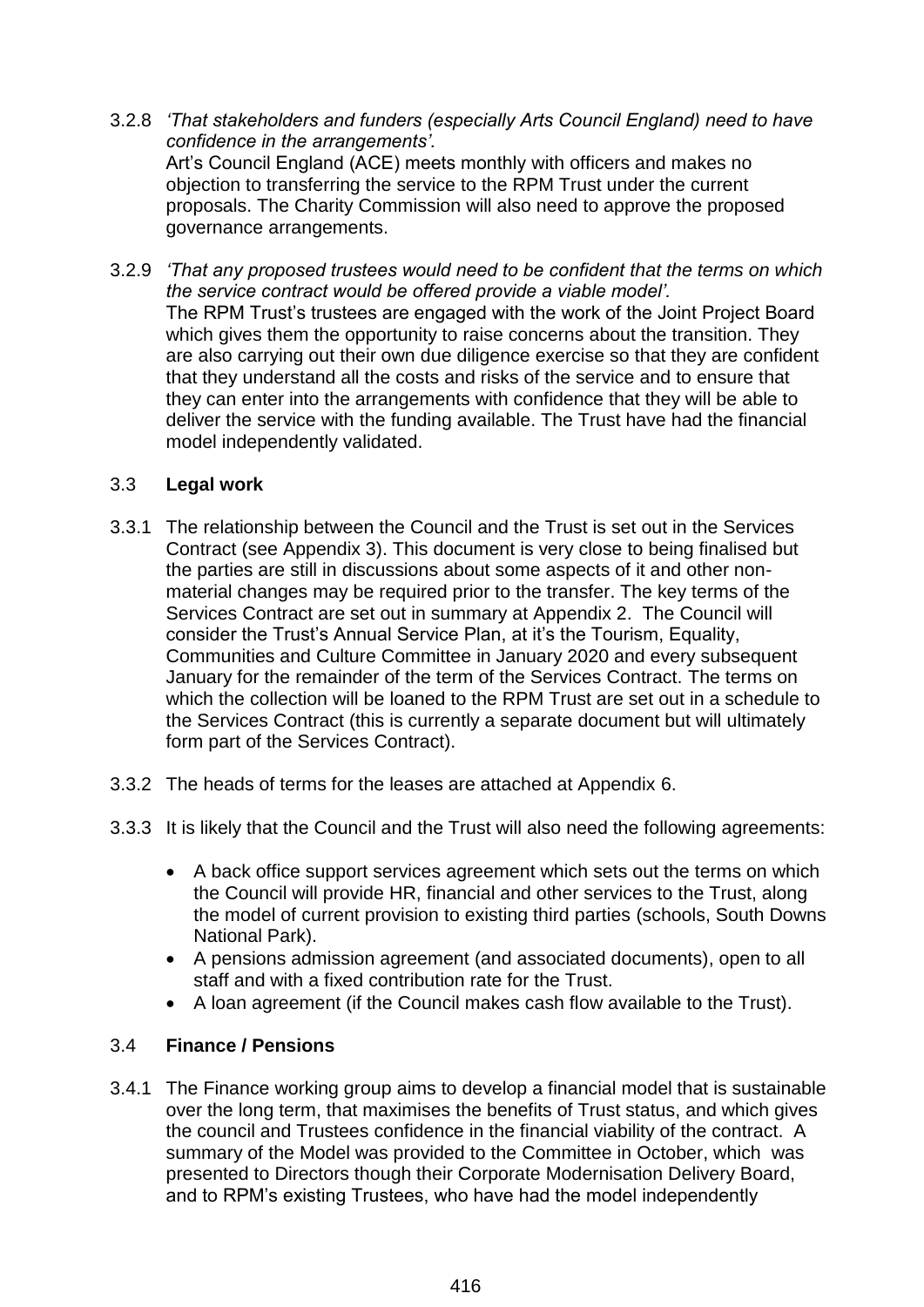validated. The financial model, summarised at Appendix 1, has been updated from that reported to Committee in October for the proposed funding of the Museum and Art Gallery capital works, as well as to reflect the RPM Trust operating an 'open' admitted pension scheme.

- 3.4.2 A five year cash flow forecast has been produced as part of the financial modelling which suggest that the Trust should have sufficient availability of cash to fund its operations on a day to day basis. However, due to the risks associated to some of income sources of the Trust, it is recommended that a cash flow facility of up to £0.500m be made available by the council to the Trust for a period of 5 years in the event of temporary cash flow issues.
- 3.4.3 It is anticipated that the Trust will join the Local Government Pension Scheme (LGPS) as an admitted body on transfer. The pension scheme actuaries have reported on the pension position for the Trust based on known conditions and staff membership for both an 'open' and 'closed' admission arrangement, and provided estimates for contribution rates for both types of scheme. The offer of a closed scheme would mean the Trust would provide an alternative pension scheme for new employees, weakening the commitment to avoid a two-tier workforce. The financial model has been amended to relect the RPM Trust operating an 'open' scheme,
- 3.4.4 An open scheme would allow "new entrants" to join the LGPS in the future, i.e. in addition to the transferring staff, and therefore, the overall membership may increase in future years. This type of scheme would have a lower contribution rate (to the employer) because there will be greater contributions coming in from both the employer and employees in respect of new employees enrolled into the scheme. This effectively provides greater cash flows to the pension fund with which to generate investment returns before pensions become payable. However, over the longer term, the total employer costs of the scheme are significantly higher compared to a 'closed' scheme.
- 3.4.5 This report is recommending that the Committee approve the open pension scheme due to the non-financial considerations, particularly relating to maintaining similar conditions for all employees and maintaining stability of Trust employment relative to the council as Awarding Authority. When considering this recommendation, the Committee should note the impact on the financial model and potential additional cost to the council in supporting this option. More information is provided on this as part of the financial implications.
- 3.4.6 The council is currently seeking clarification on whether the Trust can become an admitted body on a pass-through arrangement, the key principles of which are summarised below.
	- The letting authority retains the key pension risks associated with the outsourcing. This means that any pension surplus or deficit generated during the contract is retained by the authority. The contractor 'walks away' from the Fund on exit without paying any deficit or receiving any surplus.
	- The contractor pays a contribution rate that is agreed in advance with the letting authority which applies during the full period of the contract. Typically the contribution rate is either fixed at a certain percentage of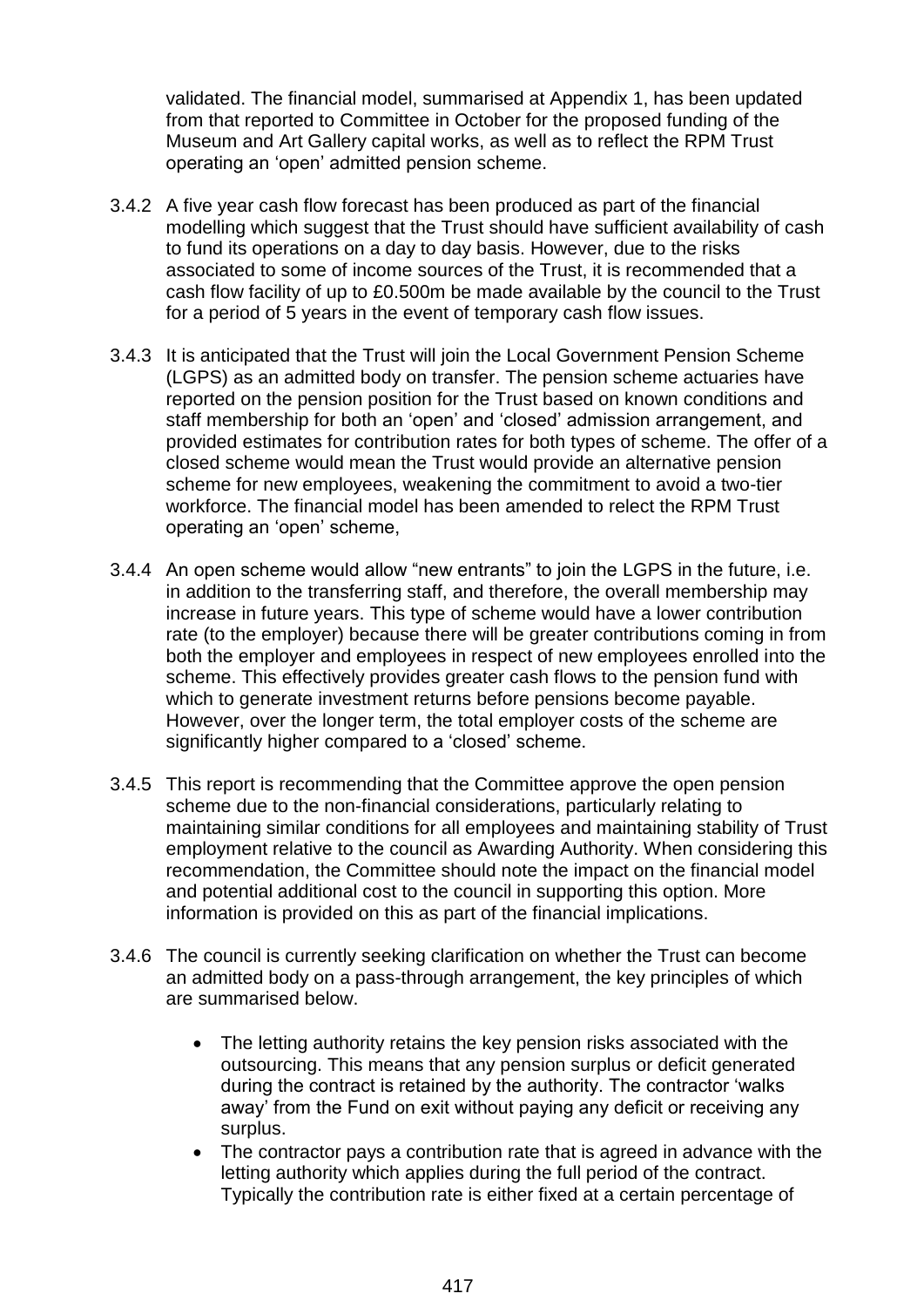pay, or is linked by pooling to the ongoing contribution rate payable by the letting authority.

• The contractor is normally liable for any pension costs that arise due to items over which it exerts full control e.g. excessive pay increases, or redundancy programmes where the staff involved receive enhanced pensions on early retirement. If this type of arrangement is not granted by East Sussex Pension Fund, then the Trust would be at risk of potentially large increases in employer contribution rates if the pension fund does not perform as anticipated.

### 3.5 **Staffing and HR**

- 3.5.1 There has been a significant amount of engagement with staff throughout the process, attempting to give all staff an opportunity to engage, regardless of their working pattern.
- 3.5.2 Further staff engagement is planned as part of the TUPE process, subject to the outcome of this Committee. This will include one-to-one meetings with staff, and the opportunity to meet with the new employer.
- 3.5.3 Both parties will consult with staff independently. Closer to the point of transfer there may also be benefit in having a joint meeting where managers and HR from both the Council and the Trust are present to discuss issues and answer questions from staff.
- 3.5.4 In addition to keeping the local government pension scheme open to all, the Services Contract includes commitments to 'no worse' pay and conditions in order to avoid a 'two tier' workforce. New staff will be appointed on NJC terms and conditions.

#### 3.6 **Property**

- 3.6.1 A building maintenance strategy sets out where the various maintenance budgets sit now and then under the Trust. This has been agreed and aims to maximise the financial benefit to the Trust. Detailed condition surveys have been completed setting out the repair and maintenance priorities for each building. The council will retain its right to carry out repairs, but the obligation to maintain, repair and meet statutory compliance duties will sit with the Trust, which will become the responsible body for the safe management and operation of the buildings. A five-year and annual programme of planned maintenance works will be agreed between the Trust and the council.
- 3.6.2 In October, P&R agreed the reallocation of capital funds allocated to the Royal Pavilion as part of the RP Estate works to Brighton Museum & Art Gallery to support the repairs required to the roof as identified in condition surveys. The total project cost is estimated to be £1.259m. It has also been recommended that these repairs need to take place in the next year. It is recommended that the Council undertakes these works as the Council is not liable to pay VAT.
- 3.6.3 The Heads of Terms for the leases are attached. The Council is leasing the properties at an undervalue. However this undervalue is less than £2m in each case so the disposals are permitted (see legal implications). The disposals will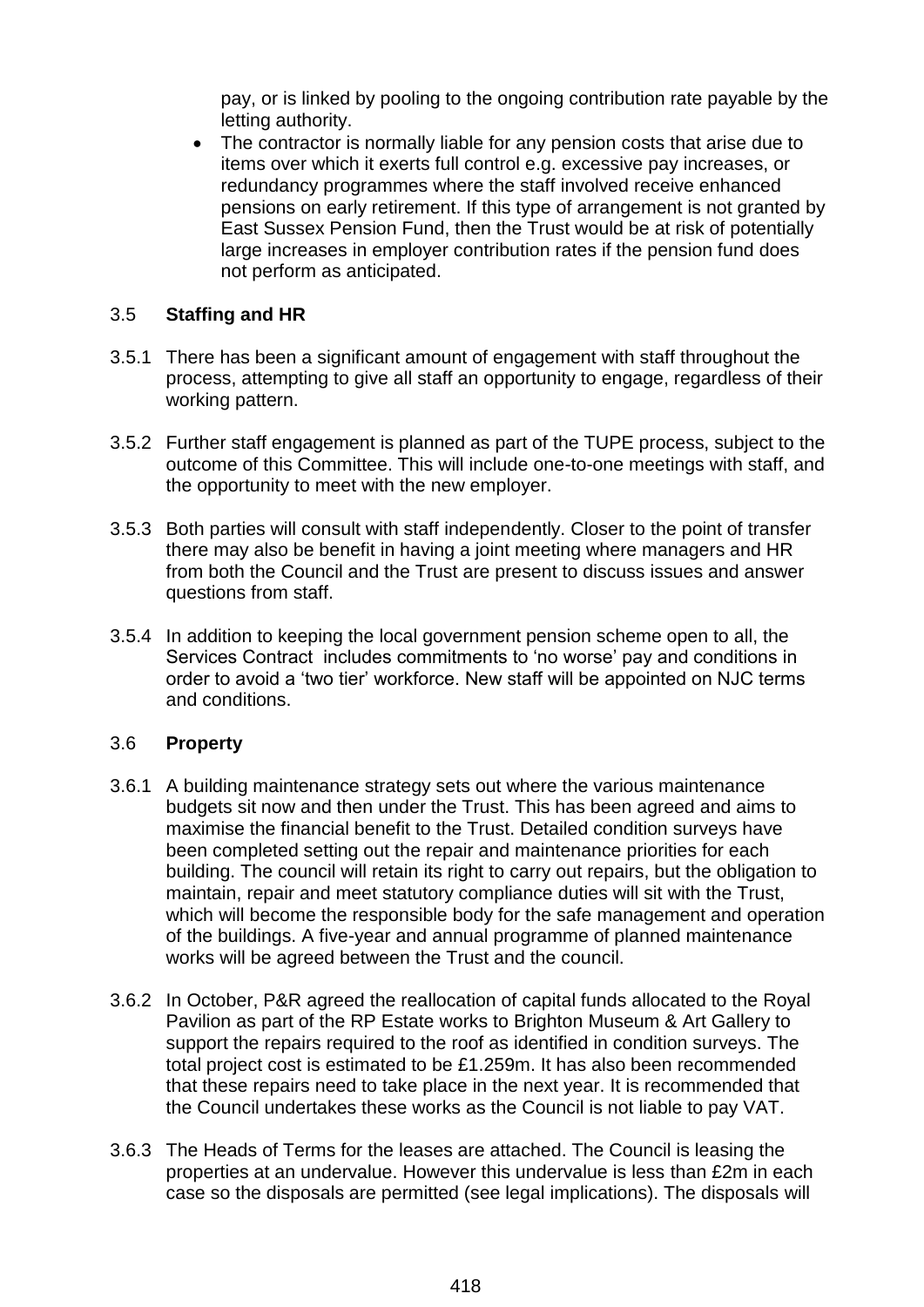help to secure the promotion or improvement of the economic, social or environmental well-being of its area for the reasons set out in this report (and previous reports relating to this transfer).

## 3.7 **ICT systems & Information Governance**

- 3.7.1 Following the transfer of the service the RPM Trust will run its own ICT systems and Information Governance independent of the council (although access to HR and financial systems may be temporarily maintained for a smooth transition). On the Trust's behalf, the council has commissioned an ICT consultant who is advising on the design and delivery of the new ICT systems including new hardware, hosting, internet connectivity, telephony, antivirus, security, Office 365, software licencing, business continuity, backup and support.
- 3.7.2 The initial investigation by the council and the Trust's consultant has identified the need to address some historic weaknesses in the ageing underlying infrastructure. This is not unique to the RPM service. Funding to renew this infrastructure is being identified so that the ICT service can be transferred with resilient foundations.

## 3.8 **Support Services**

- 3.8.1 The RPM Trust will buy HR and Financial services from BHCC in the short term. A separate Back Office Services agreement is being drafted as the requirements become clearer, similar to the arrangements the council already has with schools or with the South Downs National Park Authority.
- 3.8.2 The Trust is procuring its own ICT support.
- 3.8.3 At this stage, it is felt unlikely that the Trust would require any other services, but other services modelled on the current offer to schools (H&S; Safeguarding; Learning and Development) are being explored.

# **4. ANALYSIS & CONSIDERATION OF ANY ALTERNATIVE OPTIONS**

4.1 Previous options considered and rejected by this Committee included retaining the service in-house; transferring the service to the Brighton Dome and Festival Ltd; or creating a new Trust from scratch.

### **5. COMMUNITY ENGAGEMENT & CONSULTATION**

5.1 Arts Council England as a major funder and stakeholder has been kept updated during the process, and monthly meetings take place between RPM managers and the Arts Council. Their concern has been to ensure the focus is on the high quality delivery to the public of the funded activity programme during any change process, to have a properly resourced and skilled team, to address the actions needed to continue to meet the accreditation standard, and to ensure the service, which is of national importance, has a sustainable future. As applications for the next round of national portfolio organisation grants will commence in July 2020 it is important that the move to Trust to ensure this sustainable future has taken place prior to the commencement of the grant application process.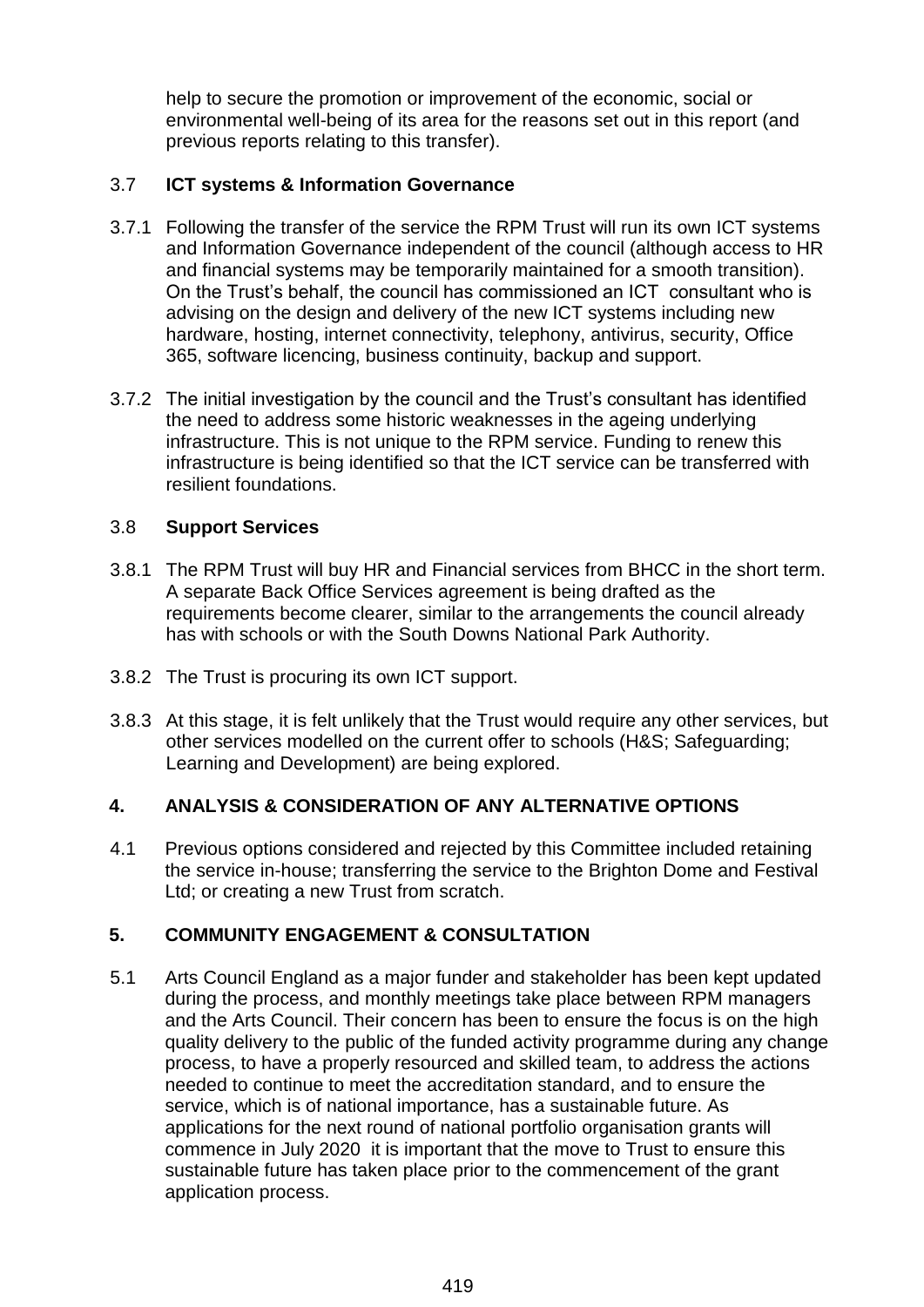- 5.2 The GMB and UNISON Trade Unions attend the Joint Project Board to ensure that issues that relate to staff are considered. Union ballots in October 2018 showed the majority of staff were in favour of the move to RPM Trust.
- 5.3 To support the service during 2019-20 the Arts Council requested the establishment of a Museums Advisory Group. Two reports were presented and agreed at TDC (January and March 2019) outlining the role and composition of the Advisory Group, which includes, for example, independent senior level expertise in relation to collections, historic buildings and programming.
- 5.4 As key stakeholders, the confidence of staff in the proposals is of key importance. Regular Communication updates are being provided to the Royal Pavilion & Museums staff as the project progresses and formal consultation with staff and trade unions under the TUPE regulations will take place during the next phase of the project.

### **6. CONCLUSION**

- 6.1 As Council budgets come under increasing pressure, it has been necessary to look at ways to maintain a high quality service, and to protect and conserve and utilise the sites and collections for public benefit in the longer term, whilst meeting necessary savings targets. It is recognised that there are greater opportunities to raise income in the charitable sector and therefore secure the long term sustainability of the city's heritage and museum assets and develop more services and programmes to ensure they continue to contribute to the city's priorities.
- 6.2 Trust status provides opportunities to increase income such as through gift aid on admissions donations, as well as through greater fundraising opportunities to protect the fabric of the buildings and heritage assets. This will help to offset reductions in council financial contributions. The ambition is for the service to support the delivery of key city priorities through more exhibitions and changes to displays as well as the completion of the Royal Pavilion Estate improvements to attract visitors to the sites, and therefore to the city, to support the visitor economy.

# **7. FINANCIAL & OTHER IMPLICATIONS:**

### 7.1 Financial Implications:

7.1.1 A detailed five-year financial model has been developed to identify the likely financial implications of the proposed transfer of the RPM service to a charitable trust. Consistent with previous modelling, the latest financial model suggests that there are favourable financial implications in the medium to long term from a transfer to trust compared to the service remaining under control of the council. A summary of the financial model has been provided at Appendix 1, which includes comments on some of the key assumptions made. The financial model's viability has been independent validated on behalf of the Royal Pavilion and Museums Trust.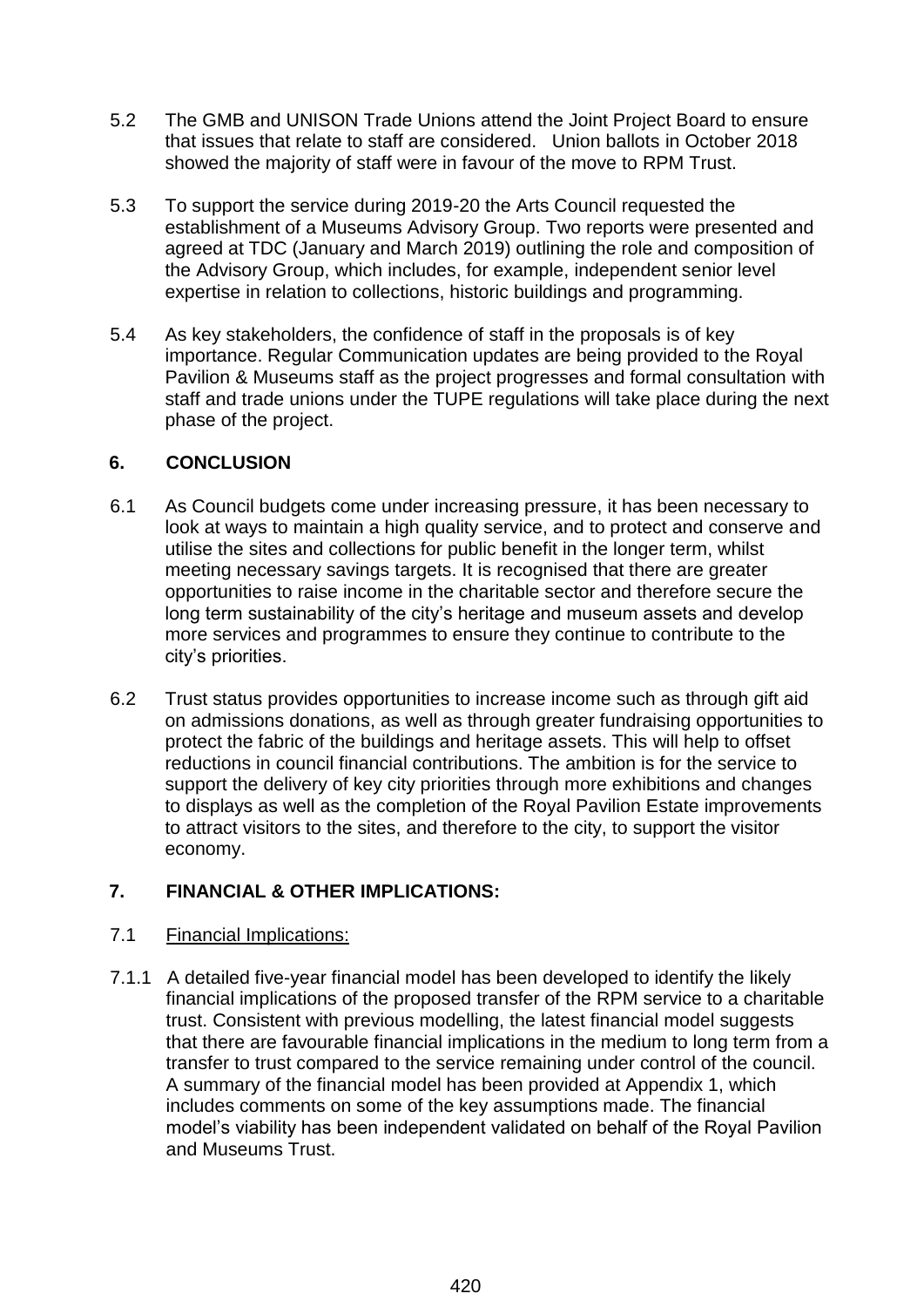7.1.2 The financial modelling suggests that the net financial benefit of moving to a charitable trust would maximise future budget savings to the council, however one-off funding to support initial setup and transition would be required in the short term. It should be noted that the short term additional funding is partly due to an increased annual financial contribution to the planned maintenance of the RPM estate. This additional funding would be required under both in-house and transfer to trust scenarios to meet maintenance requirements identified in the completed condition surveys. The anticipated impact on council budgets over the first five years of operation are provided in the table below:

| <b>Impact on Council Budgets</b>             |        |                   |                   |                   |        |  |  |
|----------------------------------------------|--------|-------------------|-------------------|-------------------|--------|--|--|
|                                              | Year 1 | Year <sub>2</sub> | Year <sub>3</sub> | Year 4            | Year 5 |  |  |
|                                              | £'000  | £'000             | £'000             | £'000             | £'000  |  |  |
| <b>Contribution to Charitable Activities</b> | 1,181  | 1,119             | 1,065             | 734               | 691    |  |  |
| <b>Contribution to Planned</b>               |        |                   |                   |                   |        |  |  |
| Maintenance                                  | 655    | 669               | 684               | 684               | 684    |  |  |
| Funding of Museum roof works                 | 1,259  | O                 | $\mathbf{\Omega}$ |                   |        |  |  |
| <b>Borrowing Repayment</b>                   | 0      | 60                | 60                | 60                | 60     |  |  |
| <b>Total Council Contributions</b>           | 3.095  | 1.848             | 1.809             | 1,478             | 1,435  |  |  |
| Funded From:                                 |        |                   |                   |                   |        |  |  |
| <b>Direct Service Revenue Budget</b>         | 1,161  | 1,184             | 1,208             | 1,232             | 1,257  |  |  |
| <b>Planned Maintenance Budgets</b>           | 481    | 491               | 500               | 510               | 521    |  |  |
| <b>BHCC Capital Receipt</b>                  | 500    | 0                 | $\mathbf{0}$      | $\mathbf{\Omega}$ |        |  |  |
| <b>Borrowing</b>                             | 759    | 0                 | 0                 | 0                 |        |  |  |
| Contributions (to)/from Reserves             | 194    | 173               | 101               | (264)             | (204)  |  |  |
| <b>Total Funding</b>                         | 3,095  | 1.848             | 1,809             | 1,478             | 1,574  |  |  |
| <b>Remaining Budget Deficit /</b>            |        |                   |                   |                   |        |  |  |
| (Surplus)                                    | 0      | O                 | O                 | 0                 | (139)  |  |  |

- 7.1.3 The table above identifies that budget savings will be achievable from year five once initial funding from reserves have been repaid. It is likely the annual savings after the initial five year funding period will increase as the RPM Trust becomes more financially independent. In addition to the financial implications in the table above, the transfer to RPM Trust will enable savings to be made by the council's various support services due to the Trust buying into these services, or reduced activity should the RPM Trust procure these services from elsewhere.
- 7.1.4 Previous financial modelling of the RPM Trust has been based on the adoption of a closed pension scheme [\(3.4](#page-3-0) above), as this is the most financially advantageous and seen as a key driver in the council generating budget savings. High level calculations comparing an open and closed scheme have been carried out to determine the longer term financial implications of each scheme. Modelling of both schemes suggest that there could be an adverse financial impact of £0.231m over the first five year period should an open scheme be approved. Depending on a number of variables, it is estimated that the financial difference could range between £0.790m to £1.670m over a ten year period. This is because a new scheme would be likely to have an employer contribution rate of between 5% and 10% and savings would therefore accrue as LGPS staff leave the service to be replaced by new employees on the new scheme (at a comparatively lower employer contribution rate). Over time, this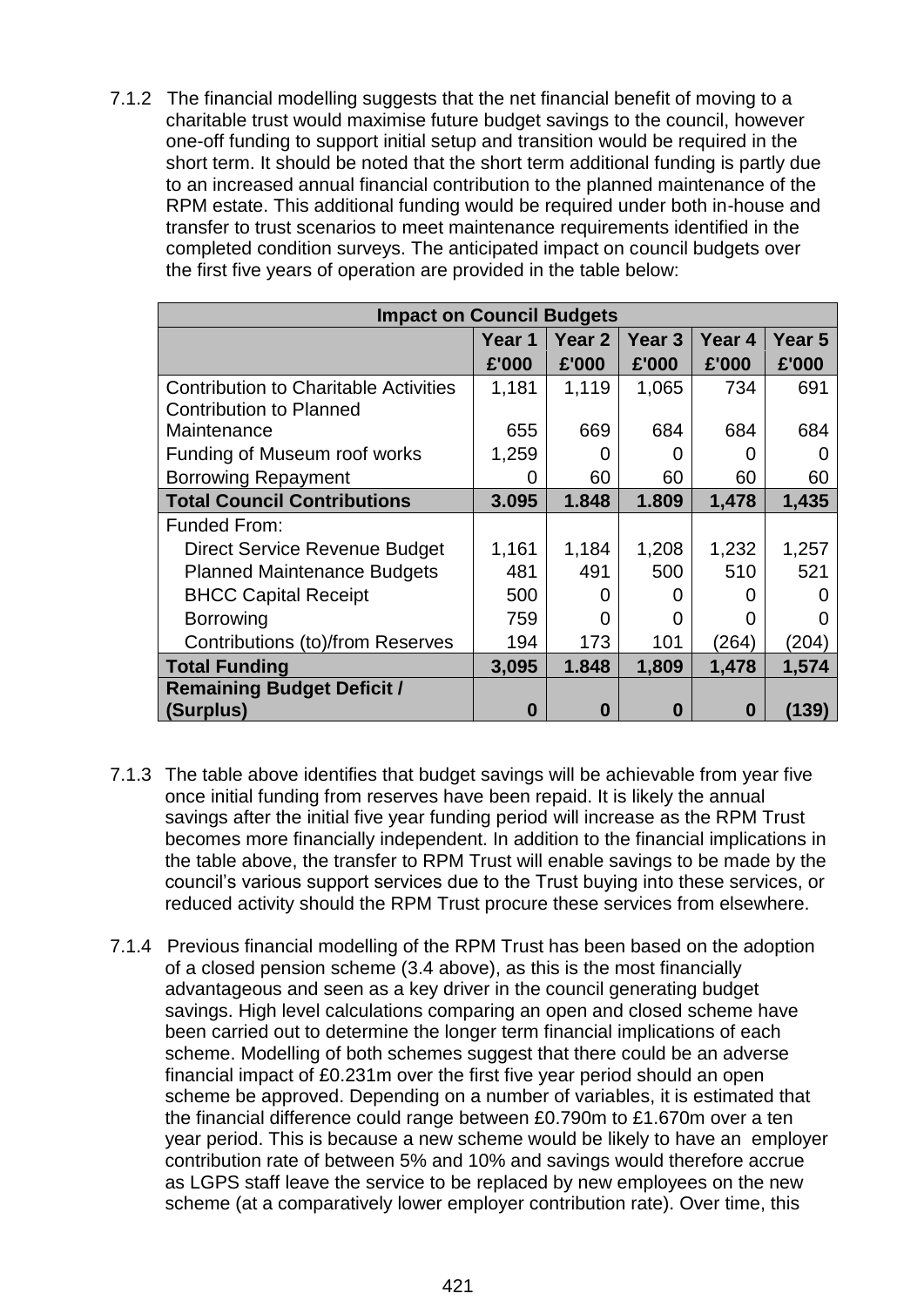annual variance increases as members leave the LGPS. The anticipated variance continues to increase each year beyond year 10 modelled above. The decision to operate an 'open scheme will therefore have an impact on the availability of funds the Trust holds and/or contributions required from the council and subsequent potential savings in the longer term.

- 7.1.6 The report seeks approval to a capital budget of £1.260m being included in the council's capital investment programme to carry out works to the roof of the Brighton Museum and Art Gallery. These works will be funded from a combination of capital receipts (£0.500m) and council borrowing (£0.760m). The capital receipts will be reallocated from £1.000m of capital receipts funds previously earmarked for the Royal Pavilion Estate capital programme. The council borrowing will be repaid over a period of 20 years, which has been assumed in financial model.
- 7.1.7 The report seeks agreement to make a cash flow facility of up to £0.500m available to the RPM Trust within the first five years of operation. As mentioned in the body of the report, a five year cash flow forecast has been produced and mitigations will be in place to reduce the risk the RPM Trust having cash flow issues. However, due to the potential risk associated to some of the Trusts income sources, it has been deemed appropriate and prudent to make a cash flow facility available to the Trust should it be required to meet temporary cash flow commitments. Any facility will be subject to Executive Director, Environment & Culture and the Section 151 Chief Finance Officer's approval and based on an assessment of the RPM Trust cash flow requirements linked to its business plan. If called upon, the facility will be managed by the council as part of its cash flow management.
- 7.1.8 It should be noted that, in accordance with the proposed legal agreements, the council will act as funder of last resort should the RPM Trust become insolvent to ensure continuity of the service and to meet pension fund obligations. The terms of the various legal agreements and current due diligence and independent validation processes will ensure that financial risks are minimised, and termination clauses will be in place to mitigate against this risk.

*Finance Officer Consulted: Steven Bedford Date: 25/11/2019*

- 7.2 Legal Implications:
- 7.2.1 The RPM Trust is company which is limited by guarantee. The Trust is in the process of becoming registered with the Charity Commission. Its members are currently its directors (known as its trustees). Once the Articles are amended the Council will also be a member of the company. The company will have a board of 16 trustees, of whom 3 will be members of the Council. The Council cannot have greater representation than this without the company becoming 'a local authority influenced company' for the purpose of S68 of the Local Government and Housing Act 1989 which would have implications for the Council's accounting framework.
- 7.2.2 To comply with Charity Commission guidance, Members who are nominated to sit on the Board need to be aware that they will not be able to take part in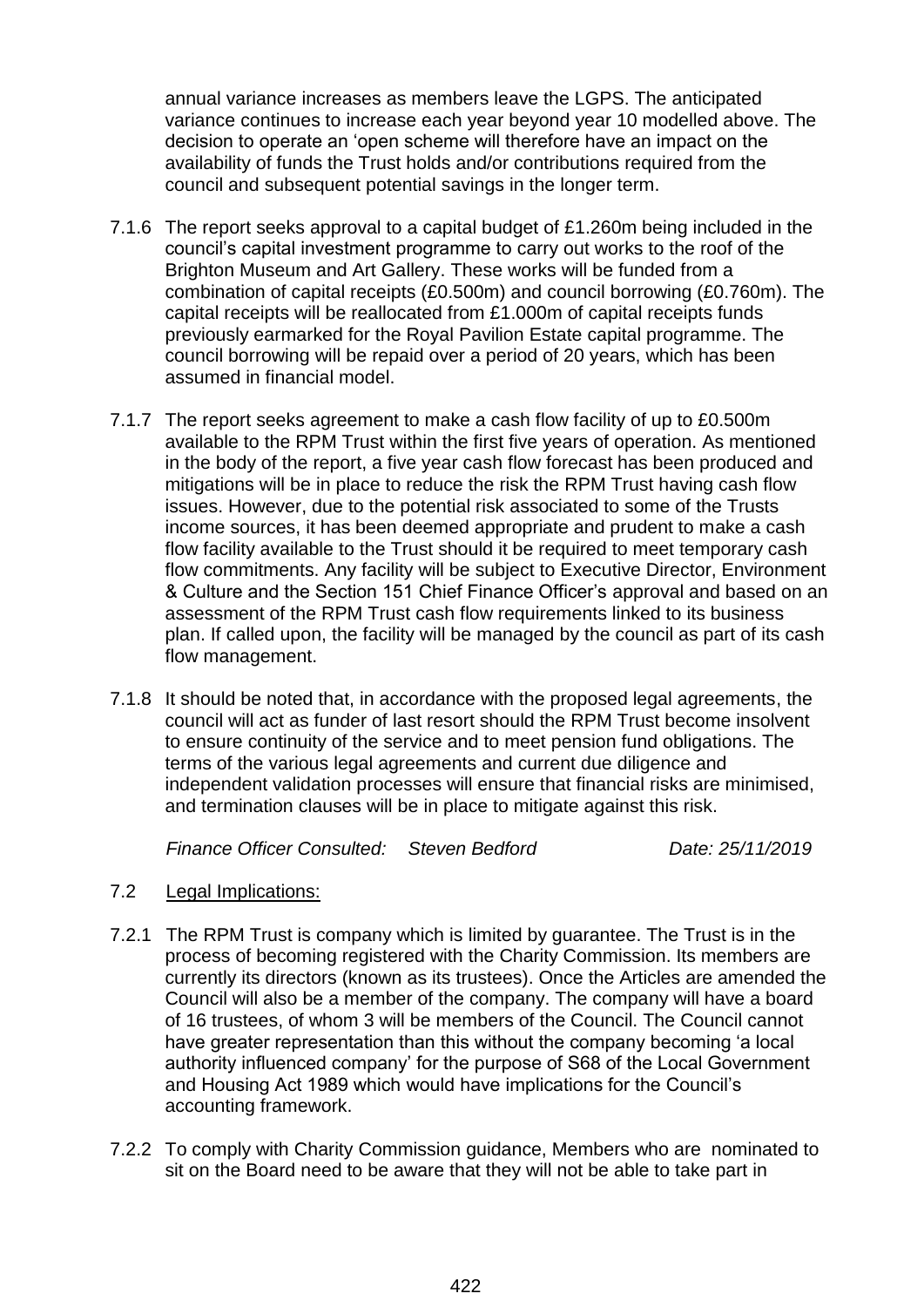decisions the RPM Trust board takes which relate to the RPM Trust's contract with the Council.

- 7.2.3 The legal implications relating to the procurement and state aid risks were set out in the report to PRG committee in October 2018. Leading Counsel has advised and concluded that the risk that there is legal challenge to the Counsel directly awarding a contract (i.e. without undertaking a procurement) is low. He also confirmed that entering into a contract with a charitable trust will not amount to state aid.
- 7.2.4 The council is under an obligation when leasing its buildings to achieve the best consideration reasonably obtainable (s123 Local Government Act 1972). However the Secretary of State has issued a general consent: Circular 06/03: Local Government Act 1972 general disposal consent (England) 2003 which allows the Council to dispose of land for less than best consideration provided that the undervalue does not exceed £2m and the authority considers that the disposal will help it to secure promotion or improvement of the economic, social or environmental well-being of its area. The undervalues in respect of the leases referred to in this report do not represent an undervalue of more than £2m and the reasons why the authority considers that the disposal meet the well-being test are set out in the body of the report.
- 7.2.5 The Council was appointed as the sole corporate trustee of the Booth Museum and Stanford Museum and Public Park (Preston Manor). Officers are considering whether any further steps are required in respect of these undertakings prior to the transfer in order to comply with the Council's legal obligations.

*Lawyer Consulted: Alice Rowland Date: 26.11.2019* 

- 7.3 Equalities Implications:
- 7.3.1 An Equalities Impact Assessment has been completed and recently reviewed, covering Governance; Staff; service users, and ICT systems. It is attached as Appendix 7.
- 7.3.2 No changes are proposed to the service itself, but the project is an opportunity to review the RPM's equalities and inclusion policies and practices. The RPM Trust is committed to protecting the terms and conditions of staff. Staff are represented on the project Board. The ambition is to set up a Community Panel to ensure that citizens are involved with key decisions.
- 7.3.3 Continuing compliance with the equalities duty has been incorporated into the contract, and will be monitored by council staff. The recent review and recruitment of Trustees has ensured that there is a diversity of representation on the board. The contract with the Trust will ensure that the service delivers where applicable on the Council's priorities. In line with Arts Council goals, the service increasingly delivers programmes and services in collaboration with communities and citizens of protected characteristics.
- 7.3.4 No changes to concessionary pricing are proposed as part of this transfer to Trust, and Fees and charges proposals include a section on Equalities which